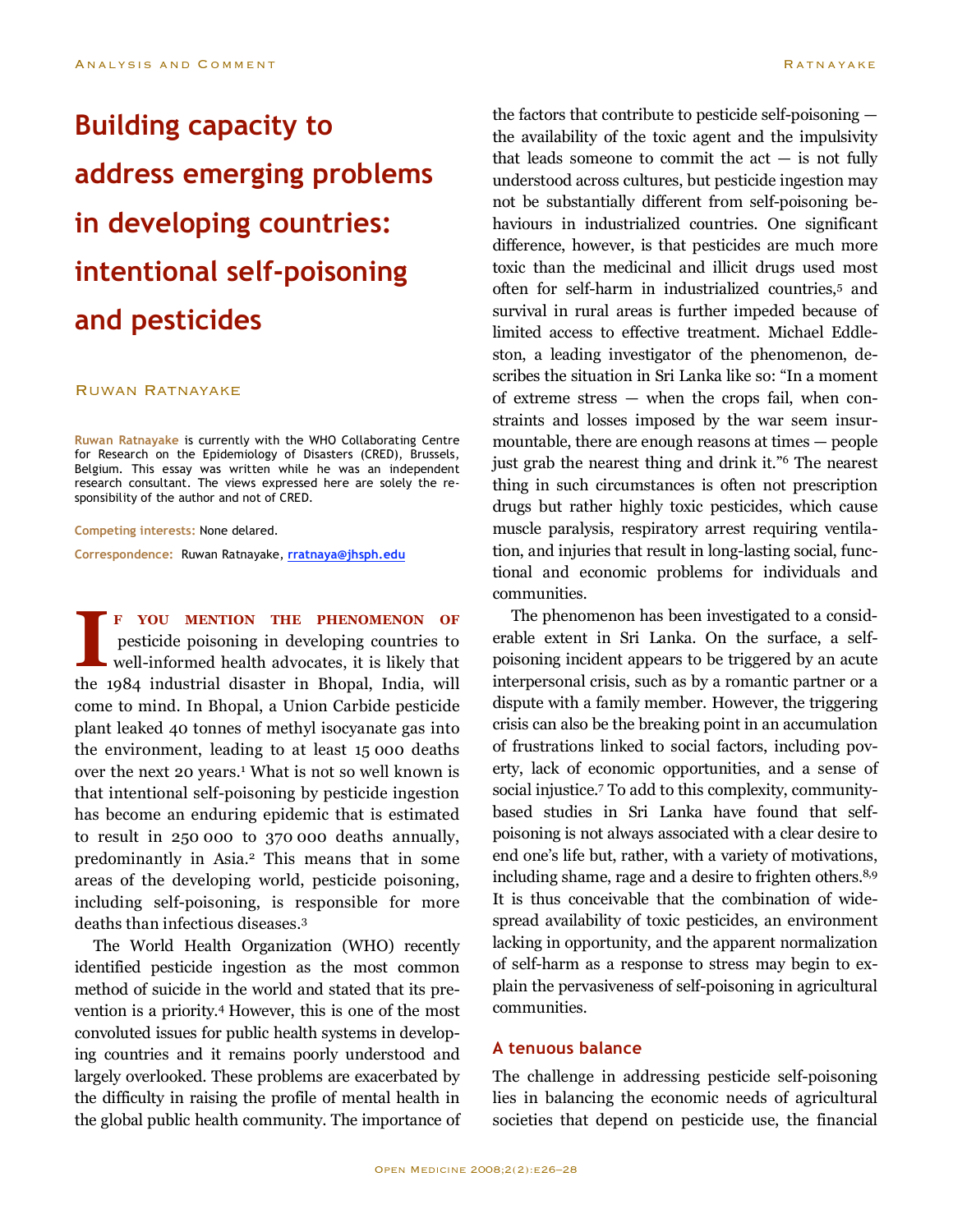interests of the pesticide industry, and public health. Developing countries in which agricultural workers make up more than half of the workforce are, in turn, dependent on cheap and effective pest-control measures. Historically, such countries have relied on the most noxious class I pesticides, which have been prohibited or heavily regulated in industrialized countries. <sup>3</sup> A tool that developing countries can use to regulate the import and use of pesticides is the International Code of Conduct on the Distribution and Use of Pesticides, a policy set out by the Food and Agriculture Organization of the United Nations. <sup>3</sup> However, government ministries alone may not have the capacity to fully implement these recommendations. Rather, governments have relied on the pesticide industry to voluntarily adopt safety measures.

Legislative restrictions on pesticide formulation and use can also help to prevent occupational poisoning among agricultural workers. Cooperation between governmental, intergovernmental, non-governmental and industry-based stakeholders appears to be essential in building capacity to make such legislative changes and in developing a comprehensive plan of action that can fully realize the sweeping influence that legislative restrictions can have on prevention.

## **Developing capacity to address the issue**

Developing cohesive, national-level strategies to control access to pesticides, support the use of alternative pest-control options, protect the well-being of rural communities and determine the culture-based determinants of self-harming behaviour requires a formidable strengthening of capacity at all levels. Which sectors need to collaborate to ensure that wellinformed decisions are made and to bolster support for preventive efforts?

First, governments play a key role in creating national priorities, regulating the import and use of pesticides, supporting the use of alternative approaches that reduce reliance on pesticides (such as integrated pest management) and improving the medical infrastructure in rural settings. For example, the Sri Lankan government's efforts to restrict class I and II pesticides in the mid to late 1990s may be a success story, as these efforts coincide with a 50% reduction in suicide across age groups for both men and women. 10

Second, intergovernmental bodies such as the WHO and other United Nations agencies are instrumental in strengthening the capacity of developingcountry governments through their ability to enact consensus statements among member states. One such idea involves the creation of a minimum pesticides list, akin to the WHO's model list of essential medicines, which would compare the most necessary and safe pesticides and provide an unbiased instrument that governments could use to decide which pesticides are suitable for import. 3

Third, the pesticide industry clearly has a major role to play in minimizing the hazards of its products through a range of means, including improved labeling and distribution practices and substantial reductions in pesticide toxicity. More recently, there appears to be some agreement between industry and the WHO on restricting access to pesticides within communities through the use of locked storage boxes. This approach could increase the power of communities to enact local safety measures, but some have warned that a reliance on storage boxes carries its own risks (such as shifting the storage of pesticides from the field to the household) and should not be considered separately from other measures that encourage reduced reliance on pesticides. 11

Finally, research partnerships between northern and southern institutions are working to understand pesticide self-poisoning and develop the methods for its prevention. With funding from the Wellcome Trust, researchers from Sri Lankan, British and Australian universities have used rigorous field approaches to examine the spectrum of self-poisoning in Sri Lanka, including its epidemiology, toxicology, prevention, medical management and policy implications (for details see www.sactrc.org). Such work is generating the evidence base needed for effective and measured action as well as an instructive country study. One of many innovations to develop from these collaborations has been a randomized control trial of the use of multiple-dose activated charcoal to treat acute self-poisoning. <sup>12</sup> This simple, low-cost compound was believed to reduce the bodily absorption of ingested pesticides and is widely available in developing countries. Although the trial results indicate no significant difference in outcome between groups, the reasoning behind the study hypothesis highlights the critical need for accessible, inexpensive and effective therapies that can be used in rural hospitals with scarce resources.